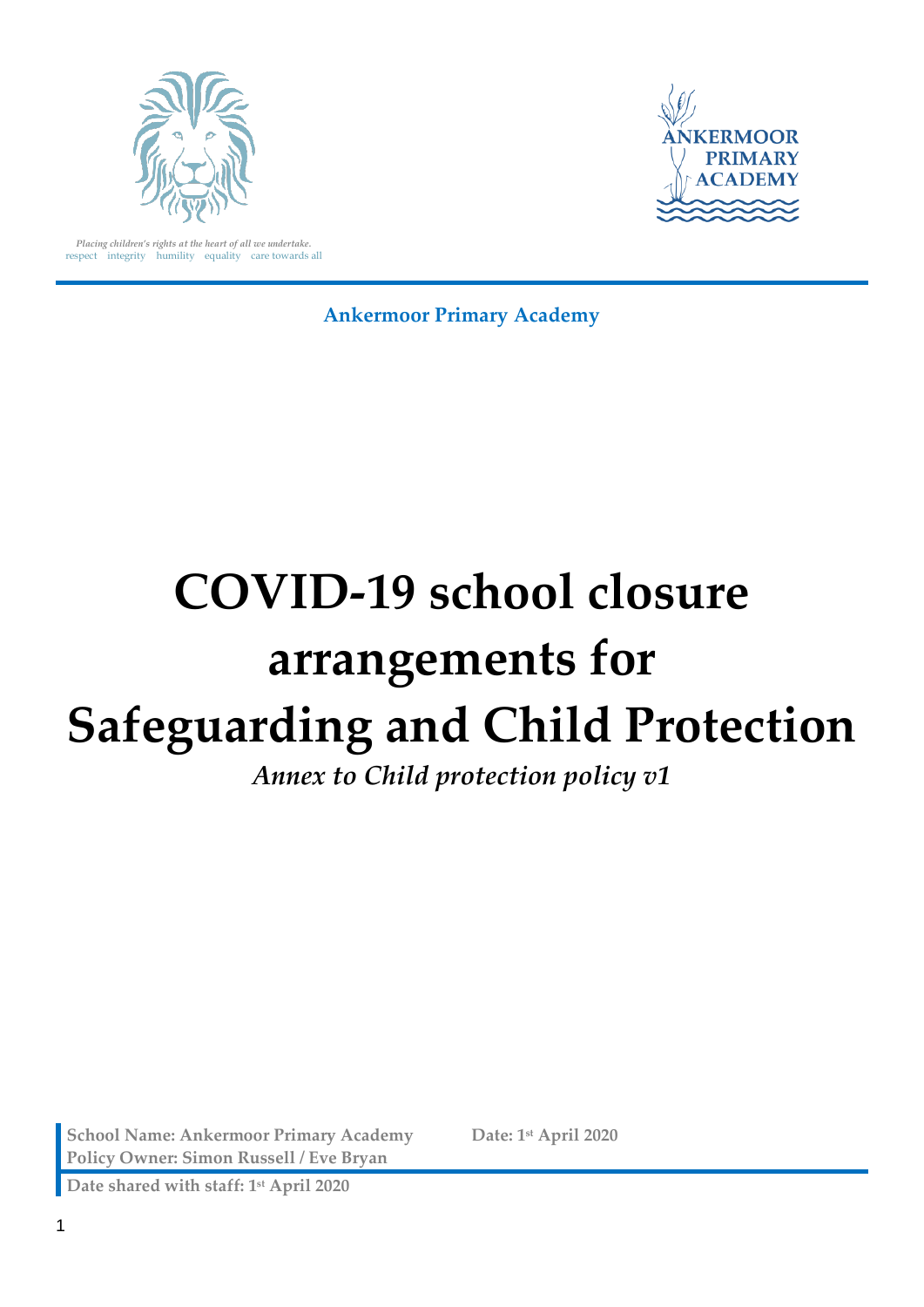## **Context**

The way schools and colleges are currently operating in response to Coronavirus (COVID-19) is fundamentally different to business as usual. Most children are no longer in a school setting and staff numbers have been affected by the outbreak. Schools have been asked to provide care for children who are vulnerable and children whose parents are critical to the COVID-19 response and cannot be safely cared for at home.

This annex to our Child Protection policy sets out details of our safeguarding arrangements for:

- 1. Version control and dissemination
- 2. Safeguarding priority
- 3. Current school position
- 4. Safeguarding partners' advice
- 5. Roles and responsibilities
- 6. Vulnerable children
- 7. Increased vulnerability or risk
- 8. Attendance
- 9. Reporting concerns about children and staff
- 10. Safeguarding training and induction
- 11. Safer recruitment/volunteers and movement of staff
- 12. Peer on peer abuse
- 13. Online safety
- 14. New children at the school
- 15. Supporting children not in school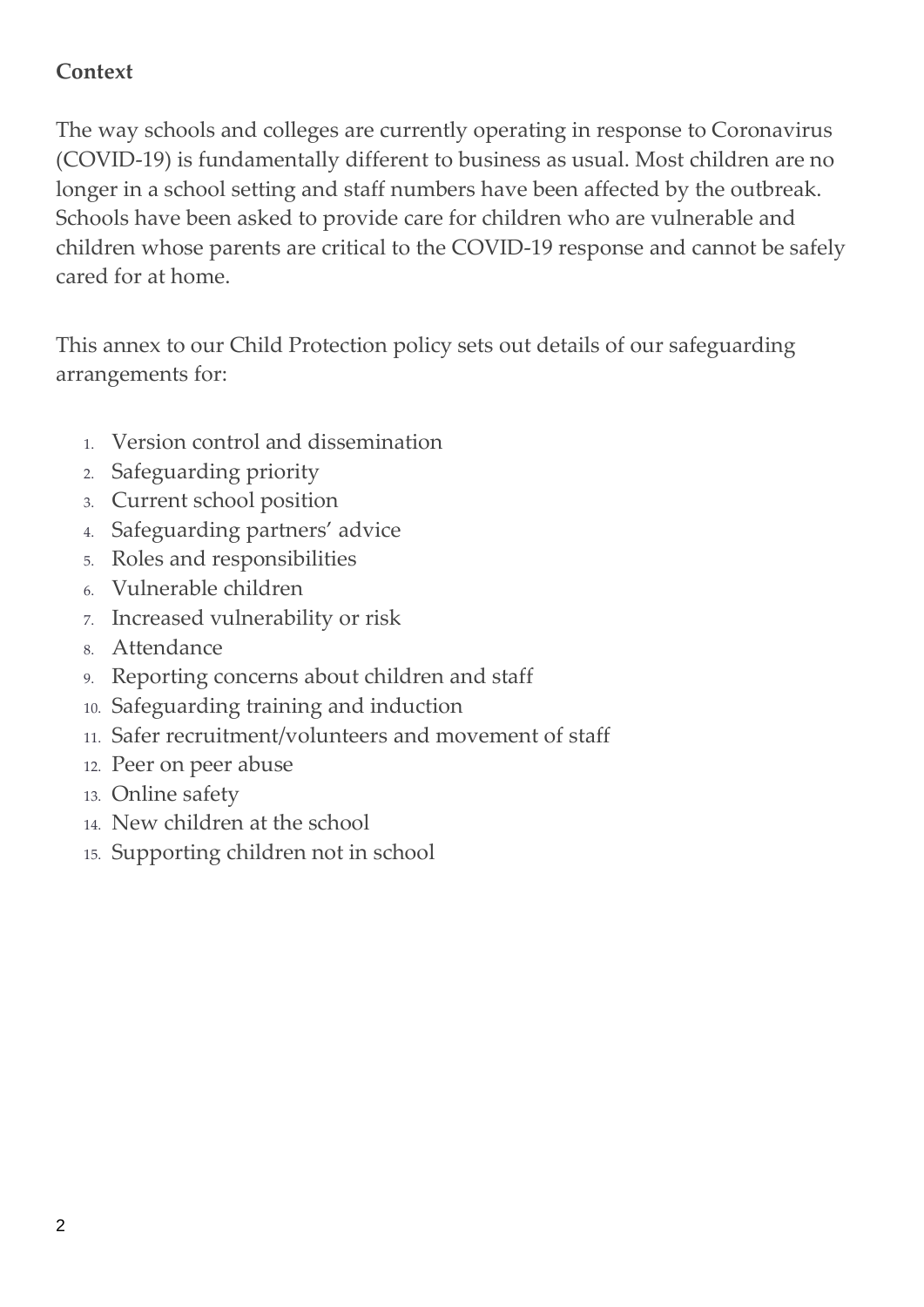## **1. Version control and dissemination**

This is version 1.0 of this annex. It will be reviewed by our designated safeguarding lead (DSL) or a deputy DSL on a weekly basis as circumstances continue to evolve or following updated Department for Education advice or guidance. It is available on the school website here:

<https://www.ankermoor.staffs.sch.uk/page/?title=Policies+2019%2D2020&pid=92>

It is made available to staff by links to teams (APA\_Teaching Staff – policies), email and copies are available in school. We will ensure that on any given day all staff and volunteers in attendance will be aware of who the DSL and deputy DSLs are and how staff and volunteers can to speak to them.

## **2. Safeguarding priority**

During these challenging times, the safeguarding of all children at our school – whether they are currently at home or in attendance – continues to be our priority. The following fundamental safeguarding principles remain the same:

- the best interests of children continue to come first
- if anyone in our school has a safeguarding concern, they will act immediately
- a designated safeguarding lead (DSL) or deputy (DSL) will always be available
- no unsuitable people will be allowed to gain access to children
- children should continue to be protected when they are online.

## **3. Current school position**

*Ankermoor is fully open for the children of Critical workers and Vulnerable children. As long children require care, the school will remain open. On-site there will be a skeleton staff of: 2/3 teachers, office admin, Lunchtime supervisor, Kitchen staff and a cleaner on a rotational basis. (DSL/DDSL/First aider will also be on site but contactable immediately if not)*

All staff and volunteers attending on site from outside our school will complete an induction to ensure they are aware of safeguarding risks and know how to act if they have concerns.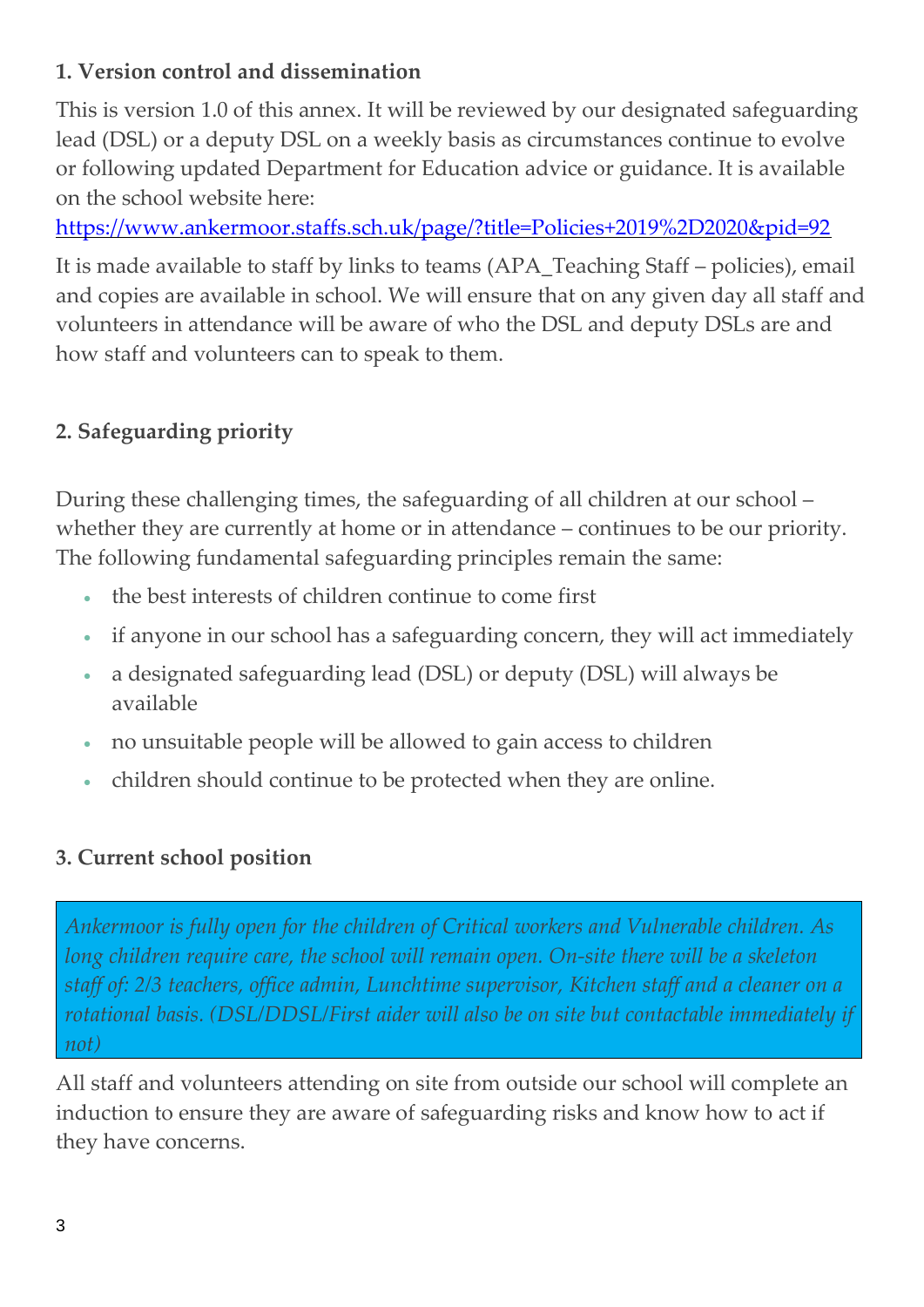## **4. Safeguarding partners' advice**

We continue to work closely with our three safeguarding partners, and we will ensure this annex is consistent with their advice. This will include expectations for supporting children with education, health and care (EHC) plans, the local authority designated officer and children's social care, reporting mechanisms, referral thresholds and children in need. The current advice is below.

The Multi-Academy Trust (MAT) Safeguarding Team will provide support and guidance as appropriate to enable the DSL/DDSL to carry out their role effectively.

This may include, discussing Child Protection children for the purpose of quality assurance, support, guidance and direction.

Links have been made below to the SSCB update page to enable Multi agency updates on the virus.

Also, linked are recommendations from the DFE for support with educating children at home. This link can be found on the website.

[https://www.ankermoor.staffs.sch.uk/attachments/download.asp?file=1859&type=](https://www.ankermoor.staffs.sch.uk/attachments/download.asp?file=1859&type=pdf) [pdf](https://www.ankermoor.staffs.sch.uk/attachments/download.asp?file=1859&type=pdf)

[https://www.gov.uk/government/publications/coronavirus-covid-19-online](https://www.gov.uk/government/publications/coronavirus-covid-19-online-education-resources/coronavirus-covid-19-list-of-online-education-resources-for-home-education)[education-resources/coronavirus-covid-19-list-of-online-education-resources-for](https://www.gov.uk/government/publications/coronavirus-covid-19-online-education-resources/coronavirus-covid-19-list-of-online-education-resources-for-home-education)[home-education](https://www.gov.uk/government/publications/coronavirus-covid-19-online-education-resources/coronavirus-covid-19-list-of-online-education-resources-for-home-education)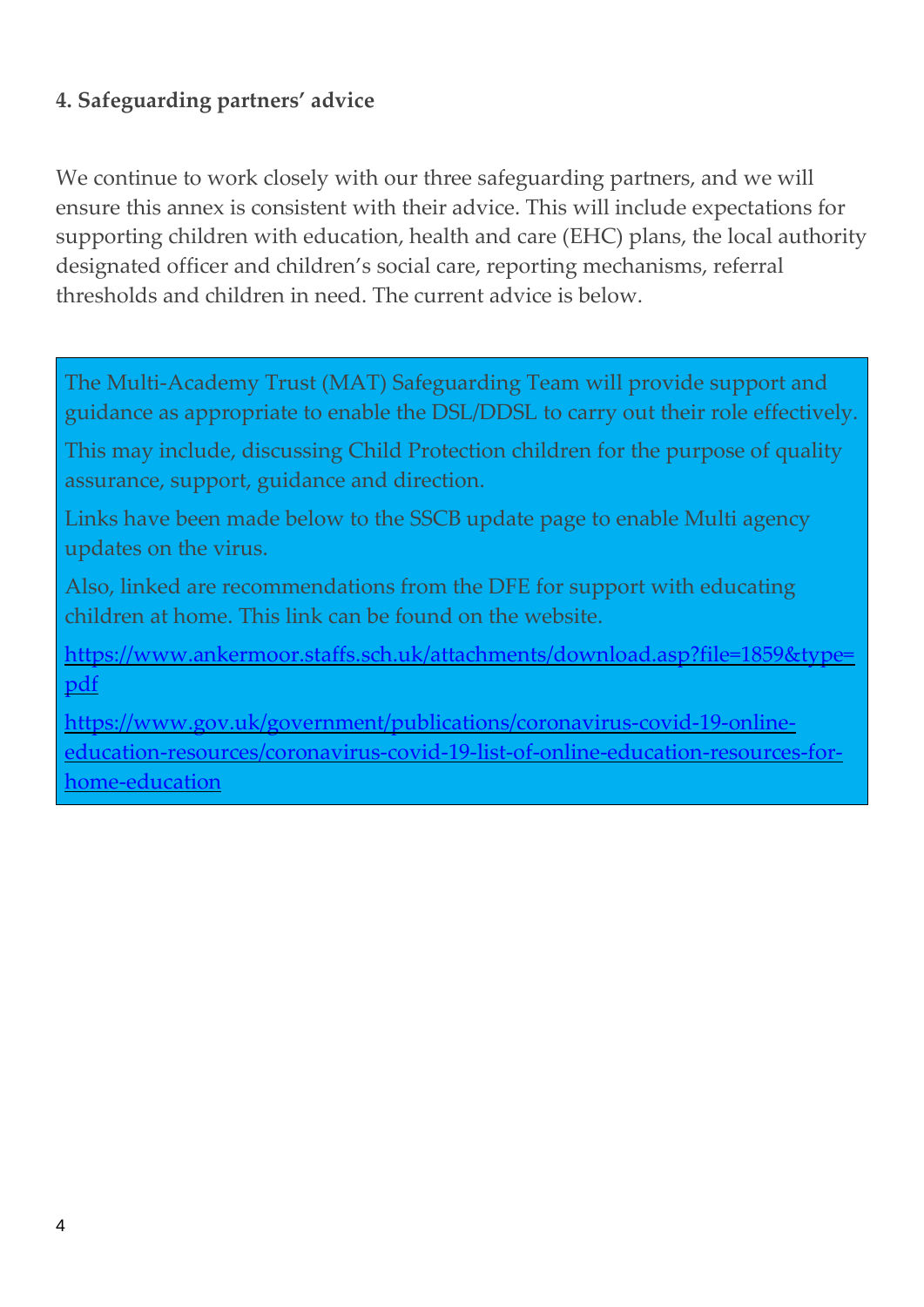#### **5. Roles and responsibilities**

The roles and responsibilities for safeguarding in our school remain in line with our Child Protection Policy.

If possible, our DSL and at least one deputy DSL will be available on site during the school day. Where this is not possible, we will:

- have a trained DSL or deputy DSL available by phone and/or online video; or
- ensure we have access to a trained DSL or deputy DSL from another school or college by phone and/or online video.

Where our DSL or a deputy DSL cannot be on site, then in addition to one of the above options we will also ensure a senior leader from the school takes responsibility for co-ordinating safeguarding on site.

#### **The designated safeguarding lead (DSL) for child protection is** Simon Russell

Contact details: email: [headteacher@ankermoor.org](mailto:headteacher@ankermoor.org) tel: 07968 149454

**The deputy designated lead(s) is** Eve Bryan

Contact details: email: [e.bryan@ankermoor.org](mailto:e.bryan@ankermoor.org) tel: 07889 230693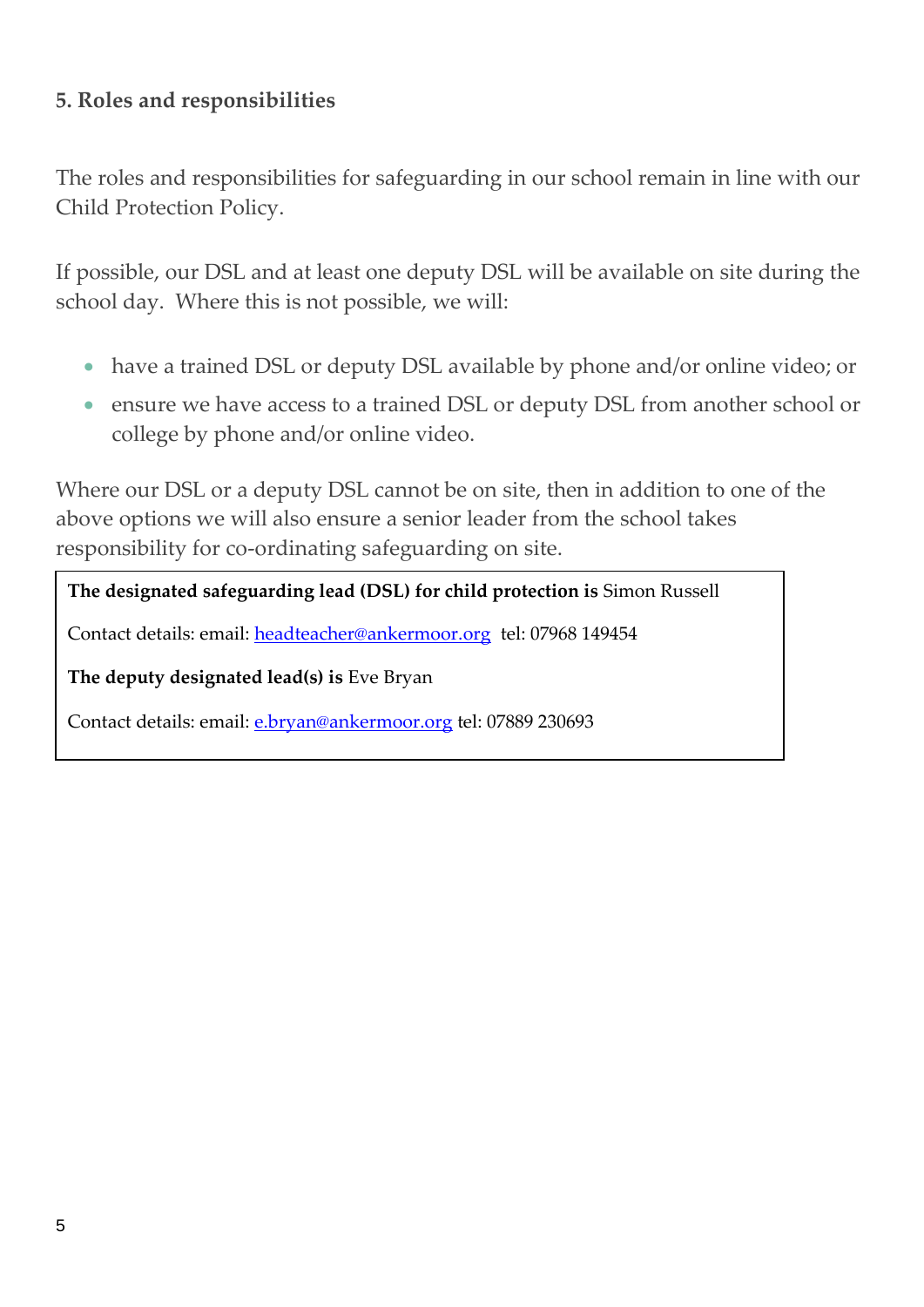#### **6. Vulnerable children**

Vulnerable children include those who have a social worker and those children and young people up to the age of 25 with education or health care (EHC) plans.

Those who have a social worker include children who have a child protection plan and those who are looked after by the local authority. A child may also be deemed to be vulnerable if they have been assessed as being in need or otherwise meet the definition in section 17 of the Children Act 1989.

There is an expectation that vulnerable children who have a social worker will attend school, so long as they do not have underlying health conditions that put them at risk. Where a parent does not want their child to attend school, and their child is considered vulnerable, we will discuss this with the social worker and explore the reasons for this directly with the parent.

Those with an EHC plan will be risk-assessed in consultation with the local authority and parents to decide whether they need to continue to be offered a school place in order to meet their needs, or whether they can safely have their needs met at home. This could include, if necessary, carers, therapists or clinicians visiting the home to provide any essential services. Many children and young people with EHC plans can safely remain at home.

We will encourage our vulnerable children and young people to attend school, including remotely if needed.

Senior leaders in our school, especially the DSL and DDSL, know who our most vulnerable children are, have the flexibility to offer a place to those on the edge of receiving children's social care support. These have been identified by the Safeguarding leads and outlined to staff to monitor when calling home.

We will continue to work with children's social workers and the local authority virtual school head (VSH) for looked-after and previously looked-after children.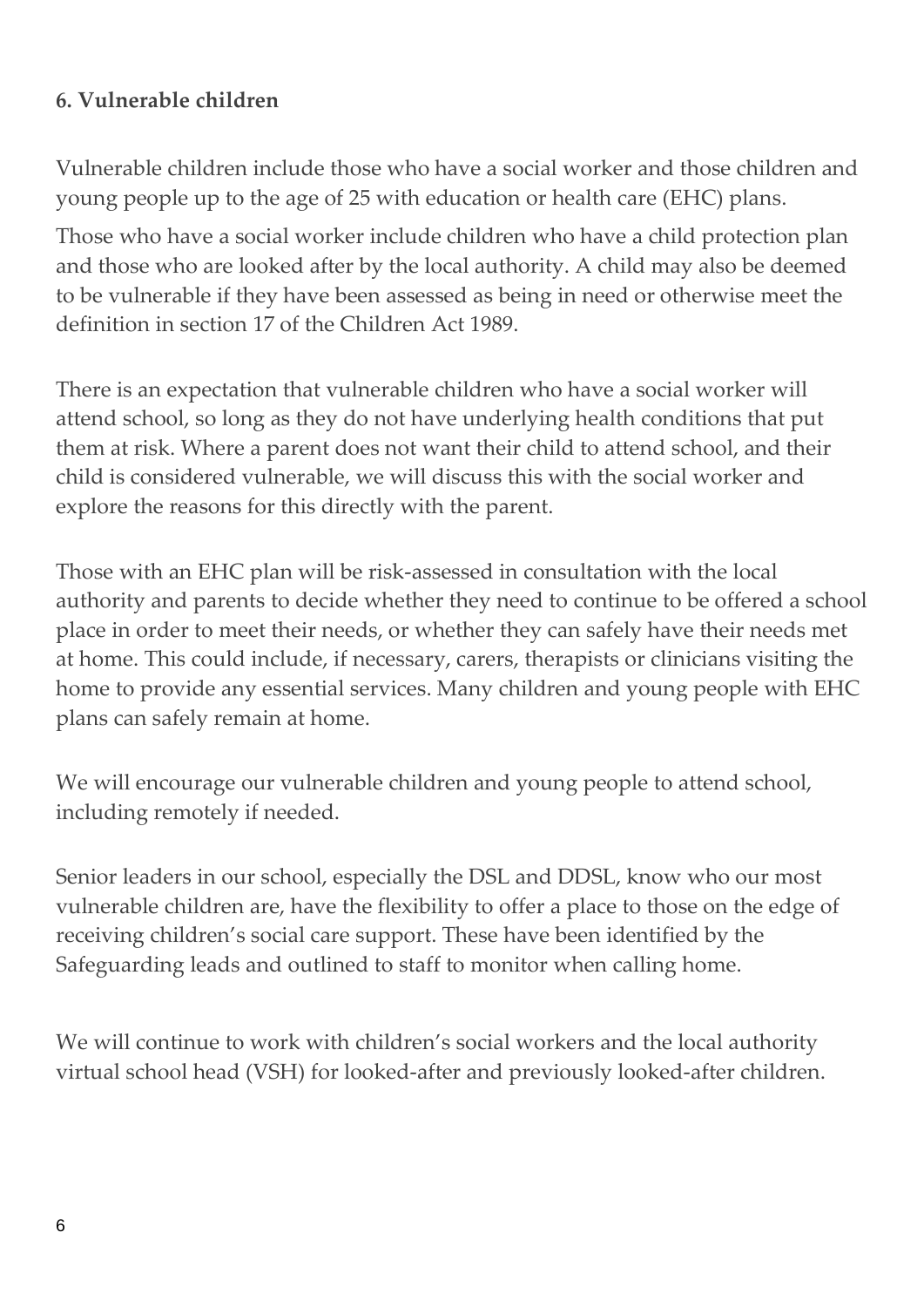## **7. Increased vulnerability or risk**

Negative experiences and distressing life events, such as the current circumstances, can affect the mental health of pupils and their parents. Staff will be aware of this in setting expectations of pupils' work where they are at home. Where we are providing for children of critical workers and vulnerable children on site, we will ensure appropriate support is in place for them.

Our staff and volunteers will be aware of the mental health of [children](https://safeguarding.network/safeguarding-resources/specific-risks-children-additional-needs/mental-health/) and their [parents](https://safeguarding.network/safeguarding-resources/parental-issues/parental-mental-ill-health/) and carers and will contact the DSL or a DDSL if they have any concerns.

## **8. Attendance**

Where a child is expected but does not arrive at school, we will follow our attendance procedure and attempt to contact the family. If contact cannot be made, the DSL or a deputy DSL will be informed.

The DSL or a deputy will attempt to contact the parents through various methods, such as telephone or text to contact a relative in the first instance. If contact cannot be made or if the DSL or a deputy DSL deems it necessary, we will undertake a home visit or ask an appropriate agency to do so. A risk assessment will be carried out before any such visit is made to ensure staff the family are not put at risk.

Where a vulnerable child does not take up their place, we will notify their social worker.

## **9. Reporting concerns about children or staff**

The importance of all staff and volunteers acting immediately on any safeguarding concerns remains. Staff and volunteers will continue to follow our Child Protection procedure[shttps://www.ankermoor.org/attachments/download.asp?file=1857&type](https://www.ankermoor.org/attachments/download.asp?file=1857&type=pdf) [=pdf](https://www.ankermoor.org/attachments/download.asp?file=1857&type=pdf) and advise the DSL/DDSL of any concerns they have about any child, including those who are not attending school.

The varied arrangements in place as a result of the COVID-19 measures do not reduce the risks that children may face from staff or volunteers. As such, it remains extremely important that any allegations of abuse made against staff or volunteers attending our school are dealt with thoroughly and efficiently and in accordance with our Compliments, Complaints and Comments Policy. <https://www.ankermoor.org/attachments/download.asp?file=1609&type=pdf>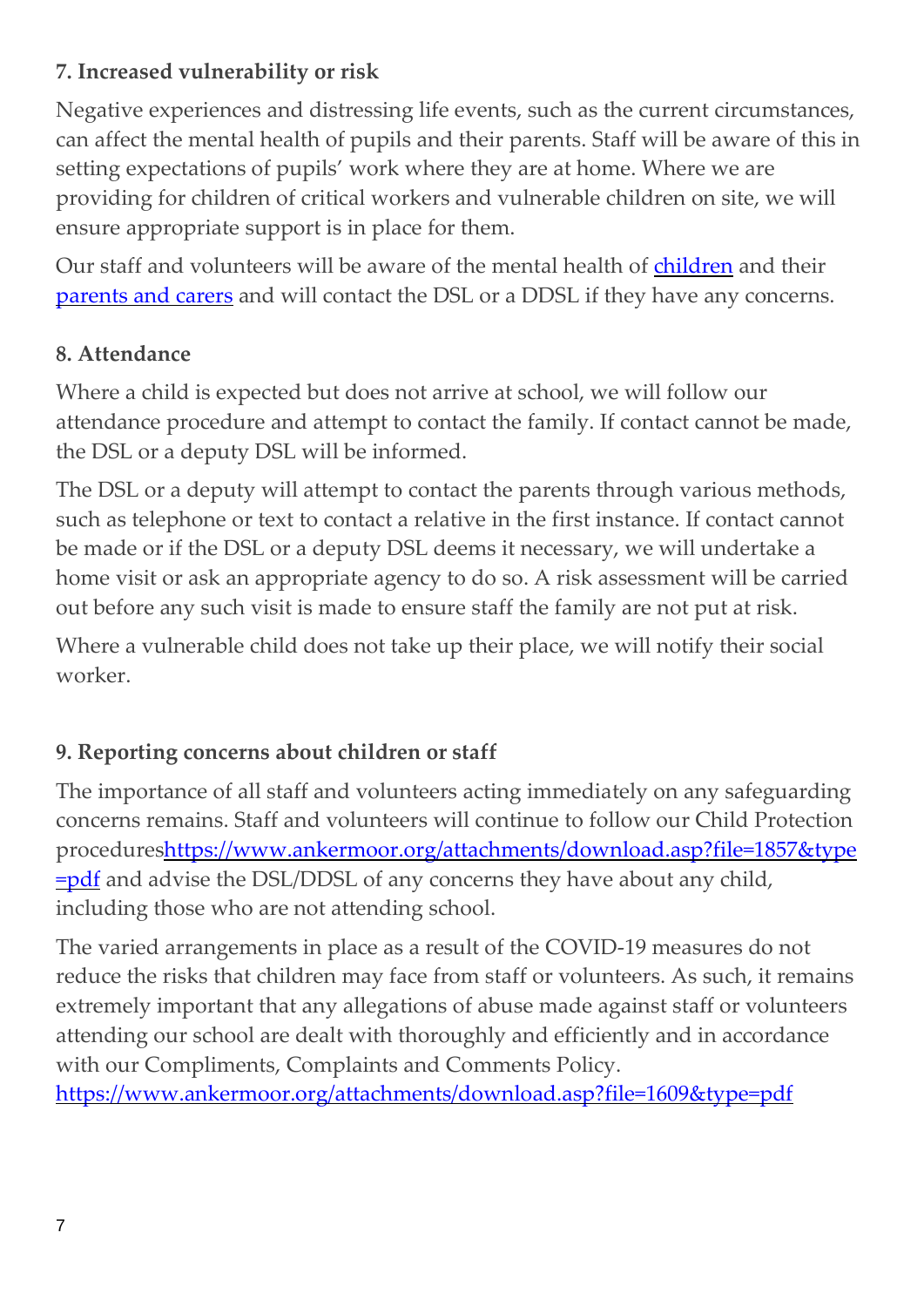## **10. Staff training and induction**

For the duration of the COVID-19 measures, our DSL and deputy DSLSs are unlikely to receive their refresher training. In line with government guidance, our trained DSLs and deputy DSLs will be classed as trained even if they cannot receive this training.

All current school staff have received safeguarding training and have read Part One and Annex A of Keeping Children Safe in Education. When new staff are recruited or volunteers join us, they will receive a safeguarding induction in accordance with our Child Protection Policy.

If staff from another setting attend the school site then, in line with government guidance, we will not undertake any additional safeguarding checks if the setting providing those staff confirm that:

- the individual has been subject to an enhanced DBS and children's barred list check and, that in the opinion of that setting, nothing resulted from those checks that provided any caused for concern
- there are no safeguarding investigations into the conduct of that individual
- the individual remains suitable to work with children.

## **11. Safer recruitment/volunteers and movement of staff**

It remains essential that people who are unsuitable are not allowed to enter the children's workforce or gain access to children.

When recruiting new staff, we will continue to follow our Safer Recruitment policy: <https://www.ankermoor.org/attachments/download.asp?file=1618&type=pdf>

In response to COVID-19, the Disclosure and Barring Service (DBS) has made changes to its guidance on standard and enhanced DBS ID checking to minimise the need for face-to-face contact.

For volunteers we will continue to follow the checking and risk assessment process set out in paragraphs 167 to 172 of Keeping Children Safe in Education 2019. Under no circumstances will a volunteer, who has not been checked, be left unsupervised or allowed to engage in regulated activity.

It is essential from a safeguarding perspective that we are aware, on any given day, which staff/volunteers are on our school site and that the appropriate checks have been carried out on those individuals. We will continue to maintain our single central record (SCR) during these measures to ensure we have this awareness.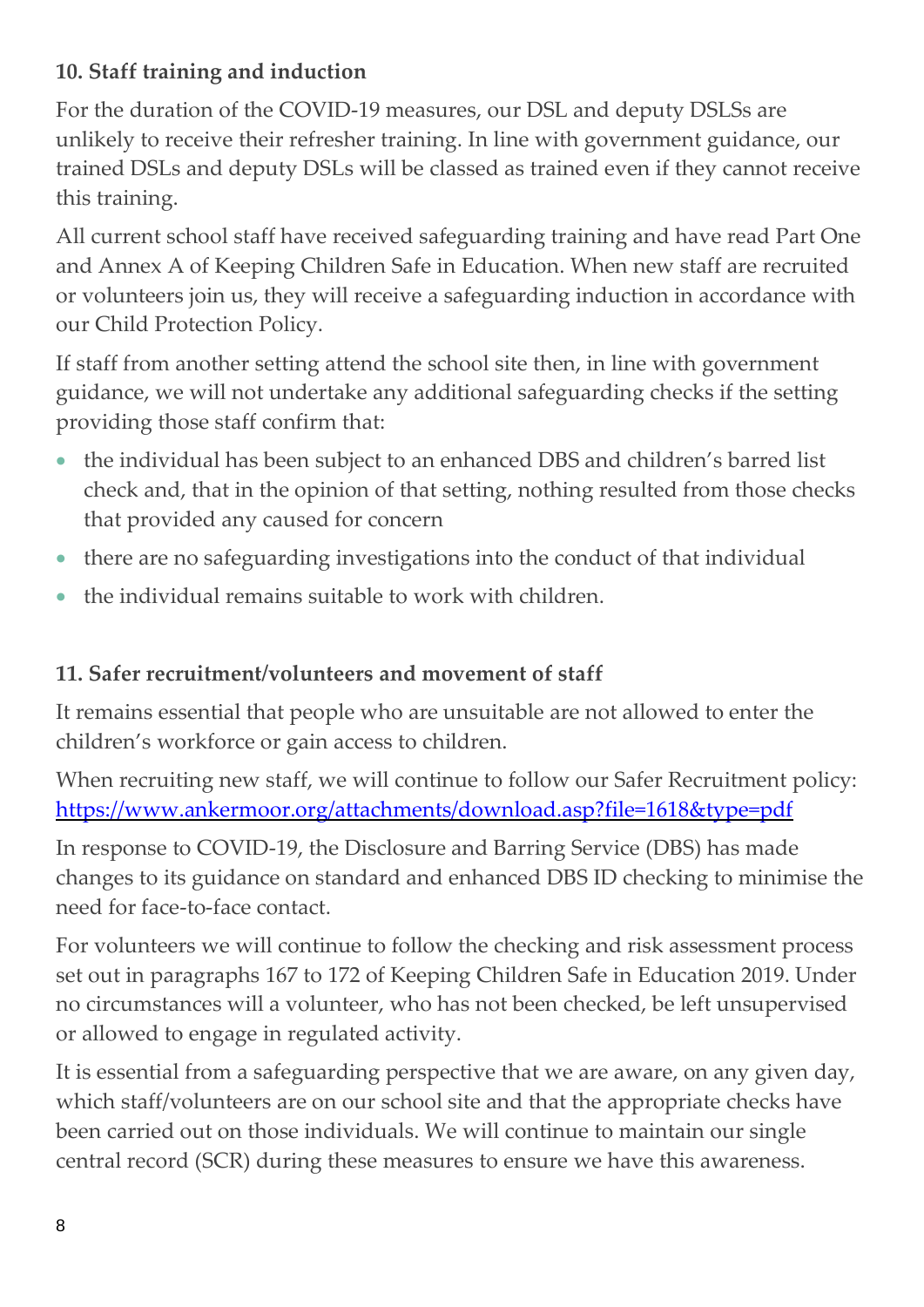## **12. Peer on peer abuse**

We recognise that children can abuse their peers and our staff are clear about the school's policy and procedures regarding peer on peer abuse. All peer on peer abuse is unacceptable and will be taken seriously. We also recognise that abuse can still occur during a school closure or partial closure and between those children who do attend the school site during these measures.

Our staff will remain vigilant to the signs of [peer-on-peer](file:///C:/Users/Christine/AppData/Local/Microsoft/Windows/INetCache/Content.Outlook/0CGV3O2R/safeguarding.network/peer-on-peer) abuse and will follow the process set out in our Child Protection Policy (pg 16), which can be accessed here: <https://www.ankermoor.org/attachments/download.asp?file=1860&type=pdf>

## **13. Online safety**

It is likely that children will be using the internet and engaging with social media far more during this time. Our staff are aware of the signs of cyberbullying and other online risks and our filtering and monitoring software remains in use during this time to safeguarding and support children.

Our staff will follow the process for online safety set out in our Child Protection Policy (pg 27 - link above).

Staff who interact with children online will continue to look out for signs a child may be at risk. If a staff member is concerned about a child, that staff member will follow the approach set out in this annex and report that concern to the DSL or to a deputy DSL. A dedicated E-Safety page supports this on the school's website: <https://www.ankermoor.staffs.sch.uk/page/?title=E%2DSafety&pid=86>

## **14. New children at the school**

Children may join our school from other settings. When they do, we will seek from those settings the relevant welfare and child protection information. This is relevant for all children that join us, but it will be especially important where children are vulnerable.

For vulnerable children, we will ensure we understand the reasons for the vulnerability and any arrangements in place to support them. As a minimum we will seek access to that child's EHC plan, child in need plan, child protection plan or, for looked-after children, their personal education plan and know who the child's social worker is(and, for looked-after children, who the responsible VSH) is.

Ideally, this will happen before a child arrives but where that is not possible it will happen as soon as reasonably practicable.